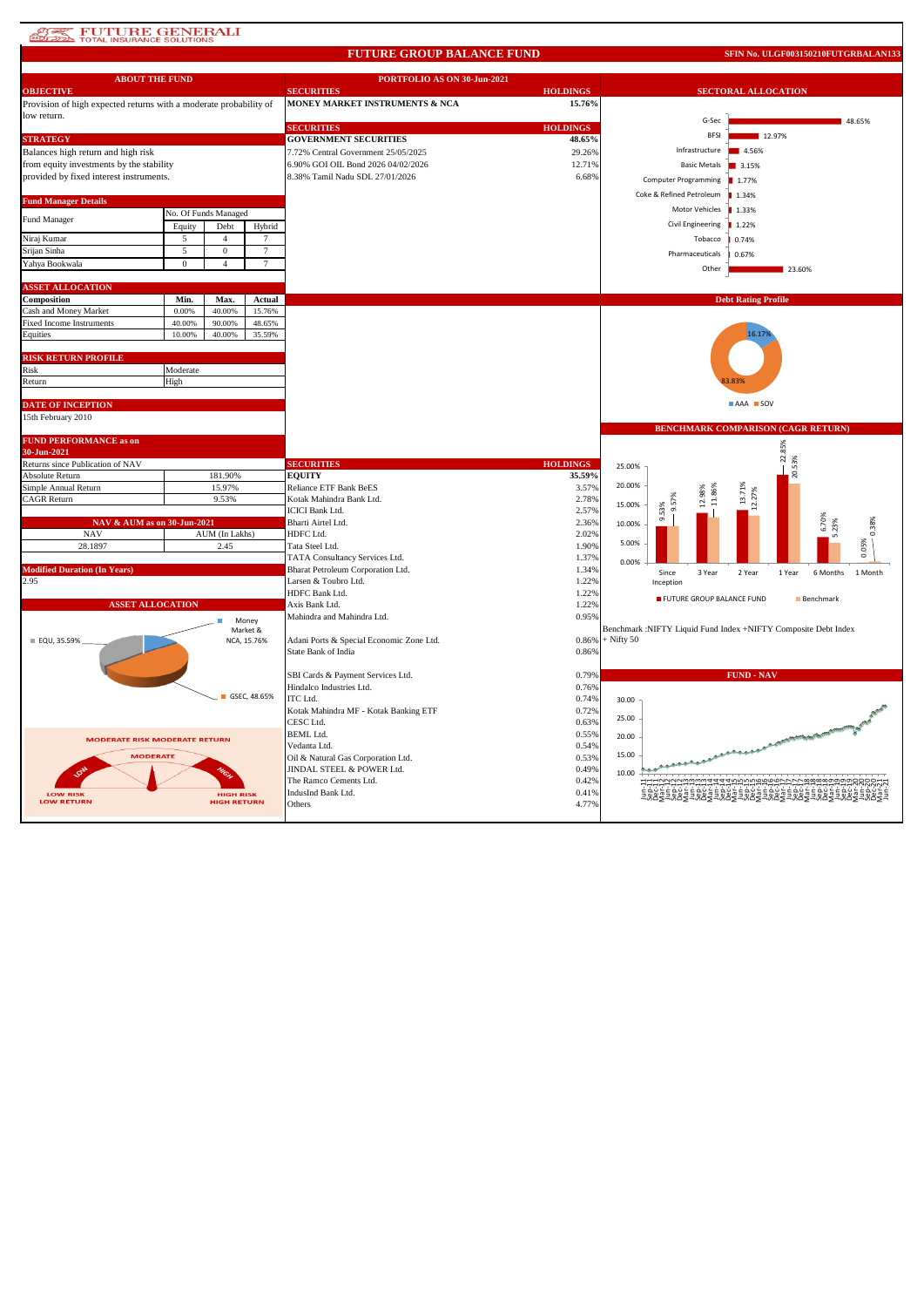# **ATAL TOTAL INSURANCE SOLUTIONS**

#### **GROUP INCOME FUND**

**SFIN No. ULGF005010118GRPINCFUND133**

| <b>ABOUT THE FUND</b>                                                                                                                       |                 |                                        |        | PORTFOLIO AS ON 30-Jun-2021                                        |                  |                                        |                                                                                                                                                                                                                                                                                                                                                                                                                                                                                      |
|---------------------------------------------------------------------------------------------------------------------------------------------|-----------------|----------------------------------------|--------|--------------------------------------------------------------------|------------------|----------------------------------------|--------------------------------------------------------------------------------------------------------------------------------------------------------------------------------------------------------------------------------------------------------------------------------------------------------------------------------------------------------------------------------------------------------------------------------------------------------------------------------------|
| <b>OBJECTIVE</b>                                                                                                                            |                 |                                        |        | <b>SECURITIES</b>                                                  | <b>HOLDINGS</b>  |                                        | <b>SECTORAL ALLOCATION</b>                                                                                                                                                                                                                                                                                                                                                                                                                                                           |
| This fund aims to provide stable returns by investing inassets with                                                                         |                 |                                        |        | MONEY MARKET INSTRUMENTS & NCA                                     | 6.43%            |                                        |                                                                                                                                                                                                                                                                                                                                                                                                                                                                                      |
| relatively low to moderate level of risk. Thefund will invest in fixed<br>income securities such as Govt. Securities, Corporate Bonds & any |                 |                                        |        | <b>SECURITIES</b>                                                  | <b>HOLDINGS</b>  |                                        |                                                                                                                                                                                                                                                                                                                                                                                                                                                                                      |
| other fixed incomeinvestments along with Money Market                                                                                       |                 |                                        |        | <b>GOVERNMENT SECURITIES</b>                                       |                  | G-Sec                                  | 59.66%                                                                                                                                                                                                                                                                                                                                                                                                                                                                               |
| Instruments for liquidity.                                                                                                                  |                 |                                        |        | 6.87% Maharashtra SDL 2033                                         | 59.66%<br>11.11% |                                        |                                                                                                                                                                                                                                                                                                                                                                                                                                                                                      |
|                                                                                                                                             |                 |                                        |        | 7.11% GUJARAT SDL 2031 17/03/2031                                  | 9.44%            | <b>BFSI</b>                            | 13.96%                                                                                                                                                                                                                                                                                                                                                                                                                                                                               |
|                                                                                                                                             |                 |                                        |        | 0% CS 12 DEC 2029 12/12/2029                                       | 6.59%            |                                        |                                                                                                                                                                                                                                                                                                                                                                                                                                                                                      |
| <b>Fund Manager Details</b>                                                                                                                 |                 |                                        |        | 6.86% Maharashtra SDL 2032                                         | 5.54%            |                                        |                                                                                                                                                                                                                                                                                                                                                                                                                                                                                      |
|                                                                                                                                             |                 | No. Of Funds Managed                   |        | 0% CS 17 DEC 2027 UL                                               | 4.94%            | Infrastructure                         | 13.81%                                                                                                                                                                                                                                                                                                                                                                                                                                                                               |
| Fund Manager                                                                                                                                | Equity          | Debt                                   | Hybrid | 6.75% KARNATAKA SDL 2035 04/11/2035                                | 4.89%            |                                        |                                                                                                                                                                                                                                                                                                                                                                                                                                                                                      |
| Niraj Kumar                                                                                                                                 | 5               | $\overline{4}$                         |        | 6.78% Maharashtra SDL 2031                                         | 4.60%            | Housing                                | 6.14%                                                                                                                                                                                                                                                                                                                                                                                                                                                                                |
| Yahya Bookwala                                                                                                                              | $\overline{0}$  | $\overline{4}$                         | $\tau$ | 7.65% Karnataka SDL 2027 29/11/2027                                | 3.93%            |                                        |                                                                                                                                                                                                                                                                                                                                                                                                                                                                                      |
|                                                                                                                                             |                 |                                        |        | 6.95% Maharashtra SDL 2032                                         | 3.72%            | Other                                  | 6.43%                                                                                                                                                                                                                                                                                                                                                                                                                                                                                |
| <b>ASSET ALLOCATION</b>                                                                                                                     |                 |                                        |        | 6.90% GOI OIL Bond 2026 04/02/2026                                 | 2.89%            |                                        |                                                                                                                                                                                                                                                                                                                                                                                                                                                                                      |
| Composition                                                                                                                                 | Min.            | Max.                                   | Actual | Others                                                             | 2.01%            |                                        |                                                                                                                                                                                                                                                                                                                                                                                                                                                                                      |
| Cash and Money Market                                                                                                                       | 0.00%           | 40.00%                                 | 6.43%  |                                                                    |                  |                                        |                                                                                                                                                                                                                                                                                                                                                                                                                                                                                      |
| Fixed Income Instruments                                                                                                                    | 60.00%          | 100.00%                                | 93.57% | <b>SECURITIES</b>                                                  | <b>HOLDINGS</b>  |                                        | <b>Debt Rating Profile</b>                                                                                                                                                                                                                                                                                                                                                                                                                                                           |
| Equities                                                                                                                                    | 0.00%           | 0.00%                                  | 0.00%  | <b>CORPORATE DEBT</b><br>7.75% L&T Finance Ltd. 2025 10/07/2025    | 33.91%<br>7.87%  |                                        |                                                                                                                                                                                                                                                                                                                                                                                                                                                                                      |
| <b>RISK RETURN PROFILE</b>                                                                                                                  |                 |                                        |        | 8.60 Rural Electrification Corporation Ltd. GOI 08/03/2029         | 6.22%            |                                        |                                                                                                                                                                                                                                                                                                                                                                                                                                                                                      |
| Risk                                                                                                                                        | Low To Moderate |                                        |        | 8.67% Tata Capital Financial Services Ltd. 2025                    | 6.09%            |                                        |                                                                                                                                                                                                                                                                                                                                                                                                                                                                                      |
| Return                                                                                                                                      | High            |                                        |        | 8.70% LIC Housing Finance Ltd. 20/03/2029                          | 4.14%            |                                        |                                                                                                                                                                                                                                                                                                                                                                                                                                                                                      |
|                                                                                                                                             |                 |                                        |        | 6.44% NABARD GoI 04/12/2030                                        | 3.63%            |                                        |                                                                                                                                                                                                                                                                                                                                                                                                                                                                                      |
| <b>DATE OF INCEPTION</b>                                                                                                                    |                 |                                        |        | 8.05% Housing Development Finance Corporation Ltd. 22/10/2029      | 2.00%            |                                        |                                                                                                                                                                                                                                                                                                                                                                                                                                                                                      |
| 31st March 2019                                                                                                                             |                 |                                        |        | 8.45% SIKKA PORTS & TERMINALS LTD (Previous RPTL) 2023             | 1.98%            |                                        |                                                                                                                                                                                                                                                                                                                                                                                                                                                                                      |
|                                                                                                                                             |                 |                                        |        | 7.95% Sikka Ports & Terminals Ltd. (Previous RPTL) 2026 28/10/2026 | 1.98%            |                                        | AAA SOV                                                                                                                                                                                                                                                                                                                                                                                                                                                                              |
| <b>FUND PERFORMANCE as on</b><br>30-Jun-2021                                                                                                |                 |                                        |        |                                                                    |                  |                                        | <b>BENCHMARK COMPARISON (CAGR RETURN)</b>                                                                                                                                                                                                                                                                                                                                                                                                                                            |
| Returns since Publication of NAV                                                                                                            |                 |                                        |        |                                                                    |                  |                                        |                                                                                                                                                                                                                                                                                                                                                                                                                                                                                      |
| Absolute Return                                                                                                                             |                 | 29.72%                                 |        |                                                                    |                  |                                        |                                                                                                                                                                                                                                                                                                                                                                                                                                                                                      |
| Simple Annual Return                                                                                                                        |                 | 13.20%                                 |        |                                                                    |                  | 14.00%<br>10.73%                       |                                                                                                                                                                                                                                                                                                                                                                                                                                                                                      |
| CAGR Return                                                                                                                                 |                 | 12.25%                                 |        |                                                                    |                  | 12.00%                                 |                                                                                                                                                                                                                                                                                                                                                                                                                                                                                      |
| NAV & AUM as on 30-Jun-2021                                                                                                                 |                 |                                        |        |                                                                    |                  | 10.00%                                 |                                                                                                                                                                                                                                                                                                                                                                                                                                                                                      |
| <b>NAV</b>                                                                                                                                  |                 | AUM (In Lakhs)                         |        |                                                                    |                  | 8.00%<br>6.00%                         |                                                                                                                                                                                                                                                                                                                                                                                                                                                                                      |
| 12.9717                                                                                                                                     |                 | 538.23                                 |        |                                                                    |                  | 4.00%                                  | 1.33%                                                                                                                                                                                                                                                                                                                                                                                                                                                                                |
|                                                                                                                                             |                 |                                        |        |                                                                    |                  | 2.00%                                  | .08%<br>0.09%                                                                                                                                                                                                                                                                                                                                                                                                                                                                        |
| <b>Modified Duration (In Years)</b>                                                                                                         |                 |                                        |        |                                                                    |                  | 0.00%                                  |                                                                                                                                                                                                                                                                                                                                                                                                                                                                                      |
| 5.84                                                                                                                                        |                 |                                        |        |                                                                    |                  | Since<br>2 Year<br>$-2.00%$            | 6 Months<br>1 Month<br>1 Year                                                                                                                                                                                                                                                                                                                                                                                                                                                        |
| <b>ASSET ALLOCATION</b>                                                                                                                     |                 |                                        |        |                                                                    |                  | Inception                              |                                                                                                                                                                                                                                                                                                                                                                                                                                                                                      |
| Money<br>ш                                                                                                                                  |                 |                                        |        |                                                                    |                  | FUTURE GROUP INCOME FUND               | Benchmark                                                                                                                                                                                                                                                                                                                                                                                                                                                                            |
| Market &<br>NCA, 6.43%                                                                                                                      |                 |                                        |        |                                                                    |                  |                                        |                                                                                                                                                                                                                                                                                                                                                                                                                                                                                      |
|                                                                                                                                             |                 |                                        |        |                                                                    |                  | Benchmark : NIFTY Composite Debt Index |                                                                                                                                                                                                                                                                                                                                                                                                                                                                                      |
| GSEC,<br>59.66%                                                                                                                             |                 |                                        |        |                                                                    |                  |                                        |                                                                                                                                                                                                                                                                                                                                                                                                                                                                                      |
|                                                                                                                                             |                 | NCD, 33.91%                            |        |                                                                    |                  |                                        |                                                                                                                                                                                                                                                                                                                                                                                                                                                                                      |
|                                                                                                                                             |                 |                                        |        |                                                                    |                  |                                        |                                                                                                                                                                                                                                                                                                                                                                                                                                                                                      |
|                                                                                                                                             |                 |                                        |        |                                                                    |                  |                                        |                                                                                                                                                                                                                                                                                                                                                                                                                                                                                      |
| <b>MODERATE RISK MODERATE RETURN</b>                                                                                                        |                 |                                        |        |                                                                    |                  |                                        | <b>FUND - NAV</b>                                                                                                                                                                                                                                                                                                                                                                                                                                                                    |
|                                                                                                                                             |                 |                                        |        |                                                                    |                  |                                        |                                                                                                                                                                                                                                                                                                                                                                                                                                                                                      |
| <b>MODERATE</b>                                                                                                                             |                 |                                        |        |                                                                    |                  | 15.00                                  |                                                                                                                                                                                                                                                                                                                                                                                                                                                                                      |
|                                                                                                                                             |                 |                                        |        |                                                                    |                  | 14.00                                  |                                                                                                                                                                                                                                                                                                                                                                                                                                                                                      |
|                                                                                                                                             |                 |                                        |        |                                                                    |                  | 13.00                                  |                                                                                                                                                                                                                                                                                                                                                                                                                                                                                      |
| <b>LOW RISK</b><br><b>LOW RETURN</b>                                                                                                        |                 | <b>HIGH RISK</b><br><b>HIGH RETURN</b> |        |                                                                    |                  | 12.00                                  |                                                                                                                                                                                                                                                                                                                                                                                                                                                                                      |
|                                                                                                                                             |                 |                                        |        |                                                                    |                  | 11.00                                  |                                                                                                                                                                                                                                                                                                                                                                                                                                                                                      |
|                                                                                                                                             |                 |                                        |        |                                                                    |                  | 10.00                                  |                                                                                                                                                                                                                                                                                                                                                                                                                                                                                      |
|                                                                                                                                             |                 |                                        |        |                                                                    |                  |                                        | $\begin{array}{l} \mathcal{P}_1 \oplus \mathcal{P}_2 \oplus \mathcal{P}_3 \oplus \mathcal{P}_4 \oplus \mathcal{P}_5 \oplus \mathcal{P}_6 \oplus \mathcal{P}_7 \oplus \mathcal{P}_8 \oplus \mathcal{P}_9 \oplus \mathcal{P}_9 \oplus \mathcal{P}_9 \oplus \mathcal{P}_9 \oplus \mathcal{P}_9 \oplus \mathcal{P}_9 \oplus \mathcal{P}_9 \oplus \mathcal{P}_9 \oplus \mathcal{P}_9 \oplus \mathcal{P}_9 \oplus \mathcal{P}_9 \oplus \mathcal{P}_9 \oplus \mathcal{P}_9 \oplus \mathcal$ |
|                                                                                                                                             |                 |                                        |        |                                                                    |                  |                                        |                                                                                                                                                                                                                                                                                                                                                                                                                                                                                      |
|                                                                                                                                             |                 |                                        |        |                                                                    |                  |                                        |                                                                                                                                                                                                                                                                                                                                                                                                                                                                                      |
|                                                                                                                                             |                 |                                        |        |                                                                    |                  |                                        |                                                                                                                                                                                                                                                                                                                                                                                                                                                                                      |
|                                                                                                                                             |                 |                                        |        |                                                                    |                  |                                        |                                                                                                                                                                                                                                                                                                                                                                                                                                                                                      |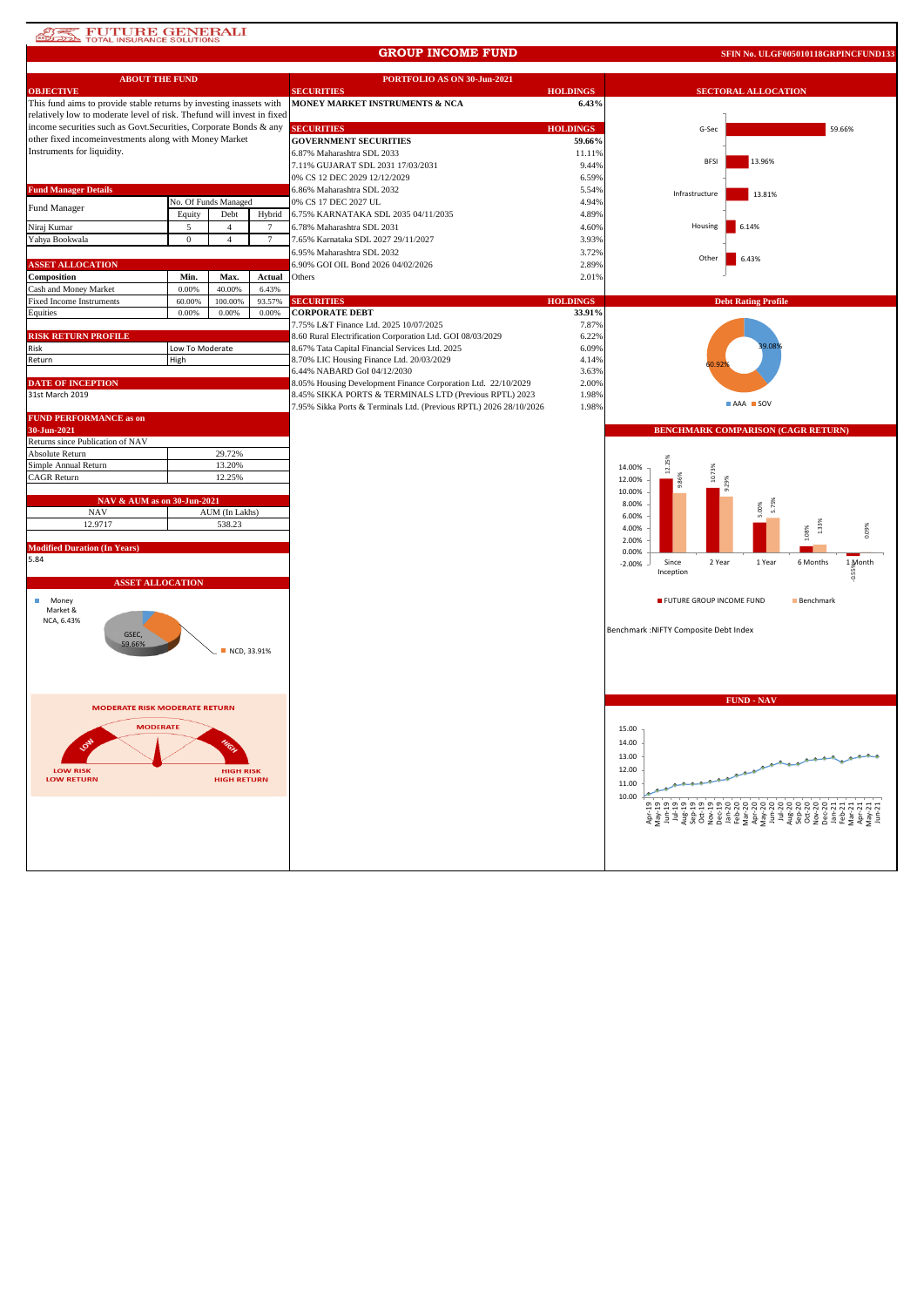### **AREA FUTURE GENERALI**<br> **ELLEVAL INSURANCE SOLUTIONS**

#### **FUTURE GROUP SECURE FUND**

**SFIN No. ULGF007010118GRPSECFUND133**

| <b>ABOUT THE FUND</b>                                                     |                          |                 |                | PORTFOLIO AS ON 30-Jun-2021                                        |                 |                                                              |  |  |
|---------------------------------------------------------------------------|--------------------------|-----------------|----------------|--------------------------------------------------------------------|-----------------|--------------------------------------------------------------|--|--|
| <b>OBJECTIVE</b>                                                          |                          |                 |                | <b>SECURITIES</b>                                                  | <b>HOLDINGS</b> | <b>SECTORAL ALLOCATION</b>                                   |  |  |
| This fund aims to provide progressive returns comparedto fixed income     |                          |                 |                | MONEY MARKET INSTRUMENTS & NCA                                     | 10.45%          |                                                              |  |  |
| instruments by taking a low exposure to highrisk assets like equity. Fund |                          |                 |                |                                                                    |                 | G-Sec<br>39.35%                                              |  |  |
| aims to provide stable returndue to high exposure to Fixed Income         |                          |                 |                | <b>SECURITIES</b>                                                  | <b>HOLDINGS</b> | <b>BFSI</b><br>17.81%                                        |  |  |
| instruments whilegenerating additional return through small exposure to   |                          |                 |                | <b>GOVERNMENT SECURITIES</b>                                       | 39.35%          |                                                              |  |  |
| equity.                                                                   |                          |                 |                | 6.87% Maharashtra SDL 2033                                         | 5.91%           | Infrastructure<br>15.05%                                     |  |  |
|                                                                           |                          |                 |                | 7.11% GUJARAT SDL 2031 17/03/2031                                  | 5.78%           | 7.86%<br>Housing                                             |  |  |
| <b>Fund Manager Details</b>                                               |                          |                 |                | 6.87% Maharashtra SDL 2033 19 May                                  | 4.84%           | Computer Programming<br>1.65%                                |  |  |
| No. Of Funds Managed                                                      |                          |                 |                | 6.75% KARNATAKA SDL 2035 04/11/2035                                | 4.04%           |                                                              |  |  |
| Fund Manager                                                              | Debt<br>Hybrid<br>Equity |                 |                | 6.78% Maharashtra SDL 2031                                         | 3.52%           | Coke & Refined Petroleum<br>1.28%                            |  |  |
| Niraj Kumar                                                               |                          | $\overline{4}$  | 7              | 6.95% Maharashtra SDL 2032                                         | 3.09%           | <b>Basic Metals</b><br>1.11%                                 |  |  |
|                                                                           |                          |                 |                |                                                                    |                 | <b>Chemical Products</b><br>0.50%                            |  |  |
| Srijan Sinha                                                              | 5                        | $\mathbf{0}$    | 7              | 6.86% Maharashtra SDL 2032                                         | 2.71%           | Motor Vehicles<br>0.46%                                      |  |  |
| Yahya Bookwala                                                            | $\mathbf{0}$             | $\overline{4}$  | $\tau$         | 0% CS 12 DEC 2029 12/12/2029                                       | 2.58%           |                                                              |  |  |
|                                                                           |                          |                 |                | 8% GOI Oil Bond 2026 23/03/2026                                    | 2.18%           | Civil Engineering<br>0.46%                                   |  |  |
| <b>ASSET ALLOCATION</b>                                                   |                          |                 |                | 6.53% TAMIL NADU SDL 2031                                          | 1.74%           | Other<br>14.46%                                              |  |  |
| Composition                                                               | Min.                     | Max.            | Actual         | Others                                                             | 2.96%           |                                                              |  |  |
| Cash and Money Market                                                     | 0.00%                    | 40.00%          | 10.45%         |                                                                    |                 |                                                              |  |  |
| <b>Fixed Income Instruments</b>                                           | 60.00%                   | 100.00%         | 72.62%         | <b>SECURITIES</b>                                                  | <b>HOLDINGS</b> | <b>Debt Rating Profile</b>                                   |  |  |
| Equities                                                                  | 0.00%                    | 20,00%          | 16.93%         | <b>CORPORATE DEBT</b>                                              | 33.26%          |                                                              |  |  |
|                                                                           |                          |                 |                | 8.70% LIC Housing Finance Ltd. 20/03/2029                          | 6.07%           |                                                              |  |  |
| <b>RISK RETURN PROFILE</b>                                                |                          |                 |                | 7.75% L&T Finance Ltd. 2025 10/07/2025                             | 6.02%           |                                                              |  |  |
| Risk                                                                      |                          | Low To Moderate |                | 8.60 Rural Electrification Corporation Ltd. GOI 08/03/2029         | 5.82%           | ■ 49.08%                                                     |  |  |
| Return                                                                    |                          | High            |                | 8.67% Tata Capital Financial Services Ltd. 2025                    | 3.88%           | ■ 50.92%                                                     |  |  |
|                                                                           |                          |                 |                | 8.85% HDB Financial Services Ltd. Sub debt 07/06/2029              | 2.40%           |                                                              |  |  |
| <b>DATE OF INCEPTION</b>                                                  |                          |                 |                | 7.95% Sikka Ports & Terminals Ltd. (Previous RPTL) 2026 28/10/2026 | 2.02%           |                                                              |  |  |
| 19th December 2018                                                        |                          |                 |                | 6.44% NABARD Gol 04/12/2030                                        | 1.85%           |                                                              |  |  |
|                                                                           |                          |                 |                |                                                                    | 1.79%           | AAA SOV                                                      |  |  |
| <b>FUND PERFORMANCE as on</b>                                             |                          |                 |                | 8.05% Housing Development Finance Corporation Ltd. 22/10/2029      | 1.33%           |                                                              |  |  |
|                                                                           |                          |                 |                | 8.65% L&T Finance Ltd. 2026 23/12/2026                             |                 |                                                              |  |  |
| 30-Jun-2021                                                               |                          |                 |                | 8.94% Power Finance Corporation Ltd. 25/03/2028                    | 1.32%           | <b>BENCHMARK COMPARISON (CAGR RETURN)</b>                    |  |  |
| Returns since Publication of NAV                                          |                          |                 |                | Others                                                             | 0.76%           |                                                              |  |  |
| Absolute Return                                                           |                          | 46.72%          |                |                                                                    |                 |                                                              |  |  |
| Simple Annual Return                                                      |                          |                 | 18.46%         |                                                                    |                 | 18.00%<br>13.97%                                             |  |  |
| <b>CAGR</b> Return                                                        |                          |                 | 16.35%         |                                                                    |                 | 11.95%<br>16.00%                                             |  |  |
|                                                                           |                          |                 |                |                                                                    |                 | 14.00%<br>12.00%                                             |  |  |
| NAV & AUM as on 30-Jun-2021                                               |                          |                 |                | <b>SECURITIES</b>                                                  | <b>HOLDINGS</b> | 10.00%                                                       |  |  |
| <b>NAV</b>                                                                |                          |                 | AUM (In Lakhs) | <b>EQUITY</b>                                                      | 16.93%          | 8.00%<br>3.96%<br>2.99%                                      |  |  |
| 14.6721                                                                   |                          |                 | 4,219.10       | POWERGRID Infrastructure Investment Trust                          | 1.66%           | 6.00%                                                        |  |  |
|                                                                           |                          |                 |                | Kotak Mahindra MF - Kotak Banking ETF                              | 1.03%           | 4.00%<br>0.21%                                               |  |  |
| <b>Modified Duration (In Years)</b>                                       |                          |                 |                | Infosys Technologies Ltd.                                          | 0.92%           | 2.00%<br>0.00%                                               |  |  |
| 5.70                                                                      |                          |                 |                | ICICI Bank Ltd.                                                    | 0.88%           | $-2.00%$<br>Since<br>2 Year<br>1 Month<br>1 Year<br>6 Months |  |  |
|                                                                           |                          |                 |                | Bharti Airtel Ltd.                                                 | 0.86%           | Inception                                                    |  |  |
|                                                                           | <b>ASSET ALLOCATION</b>  |                 |                | HDFC Ltd.                                                          | 0.84%           |                                                              |  |  |
|                                                                           |                          |                 |                | Reliance ETF Bank BeES                                             | 0.81%           | FUTURE GROUP SECURE FUND<br>Benchmark                        |  |  |
| EQU, 16.93%                                                               |                          |                 | Money Market   | Tata Steel Ltd.                                                    | 0.69%           |                                                              |  |  |
|                                                                           |                          |                 | & NCA, 10.45%  | Kotak Mahindra Bank Ltd.                                           | 0.67%           |                                                              |  |  |
|                                                                           |                          |                 |                | HDFC Bank Ltd.                                                     | 0.62%           | Benchmark :NIFTY Composite Debt Index+ Nifty 50              |  |  |
|                                                                           |                          |                 |                | Reliance Industries Ltd. Right Issue Partly Paid                   | 0.58%           |                                                              |  |  |
| NCD, 33.26%                                                               |                          |                 |                | TATA Consultancy Services Ltd.                                     | 0.51%           |                                                              |  |  |
|                                                                           |                          |                 |                |                                                                    |                 |                                                              |  |  |
|                                                                           |                          |                 | GSEC, 39.35%   | Reliance Industries Ltd.                                           | 0.48%           |                                                              |  |  |
|                                                                           |                          |                 |                | Larsen & Toubro Ltd.                                               | 0.46%           |                                                              |  |  |
|                                                                           |                          |                 |                | Hindustan Unilever Ltd.                                            | 0.40%           |                                                              |  |  |
| <b>MODERATE RISK MODERATE RETURN</b>                                      |                          |                 |                | Adani Ports & Special Economic Zone Ltd.                           | 0.31%           | <b>FUND - NAV</b>                                            |  |  |
|                                                                           |                          |                 |                | ITC Ltd.                                                           | 0.29%           |                                                              |  |  |
|                                                                           | <b>MODERATE</b>          |                 |                | Hindalco Industries Ltd.                                           | 0.25%           | 15.00                                                        |  |  |
|                                                                           |                          |                 |                | Oil & Natural Gas Corporation Ltd.                                 | 0.23%           | بتعقيم<br>14.00                                              |  |  |
| ♦                                                                         |                          |                 |                | Bharat Petroleum Corporation Ltd.                                  | 0.23%           | 13.00                                                        |  |  |
|                                                                           |                          |                 |                | HCL Technologies Ltd.                                              | 0.22%           | 12.00                                                        |  |  |
| <b>LOW RISK</b><br><b>HIGH RISK</b>                                       |                          |                 |                | State Bank of India                                                | 0.22%           | 11.00                                                        |  |  |
| <b>LOW RETURN</b><br><b>HIGH RETURN</b>                                   |                          |                 |                | Mahindra and Mahindra Ltd.                                         | 0.22%           |                                                              |  |  |
|                                                                           |                          |                 |                | Mahindra & Mahindra Financial Services Ltd.                        | 0.19%           | 10.00                                                        |  |  |
|                                                                           |                          |                 |                | Vedanta Ltd.                                                       | 0.19%           |                                                              |  |  |
|                                                                           |                          |                 |                | Others                                                             | 3.20%           |                                                              |  |  |
|                                                                           |                          |                 |                |                                                                    |                 |                                                              |  |  |
|                                                                           |                          |                 |                |                                                                    |                 |                                                              |  |  |
|                                                                           |                          |                 |                |                                                                    |                 |                                                              |  |  |